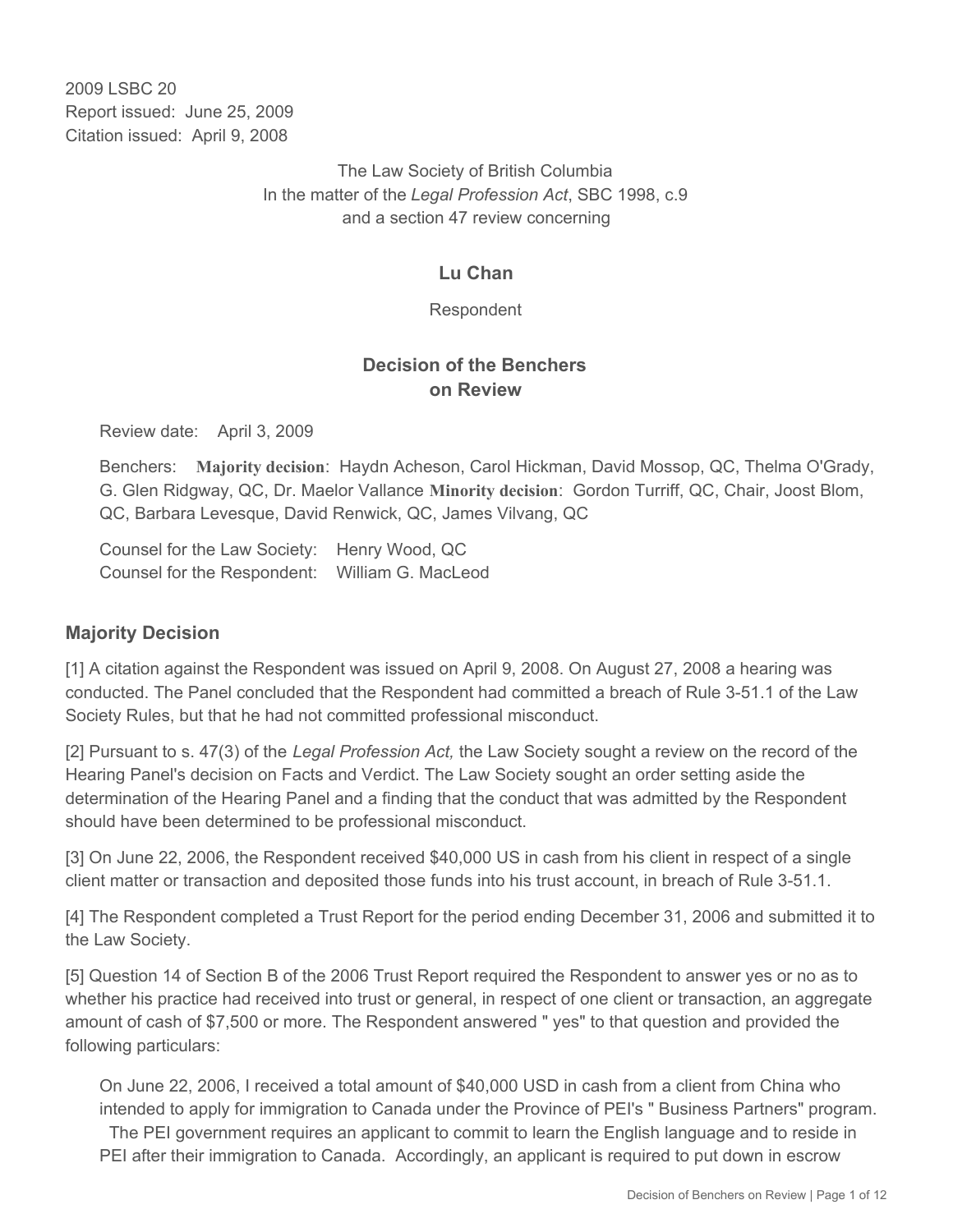\$20,000 CAD as guaranty for residency in PEI and \$20,000 CAD as a language deposit, until they fulfill these two conditions. ... This client brought the funds to Canada in cash because she was not able to transfer the funds from China to Canada via a bank in China, due to China's foreign currency control policy. On the other hand, she did not have a bank account in Canada.

[6] The Respondent was not in his office at the time the cash was paid. His secretary/bookkeeper took the cash and waited for his instruction. When the Respondent returned to the office and saw this amount of cash, he was concerned that the bank may not accept this amount of cash. He called his client and requested a bank draft, a certified cheque, traveler's cheques or a wire transfer. The Respondent was told by the client that it was not possible due to China's foreign currency control policy. They did not have any overseas bank account to make the wire transfer.

[7] The Respondent stated that he was generally aware of his duty under Canadian law and under the requirements of the profession to be on guard against money laundering. During the following day, and before depositing the money, he reviewed the *Professional Conduct Handbook.* Specifically he reviewed Chapter 4, Section 6: " a lawyer must not engage in any activity that the lawyer knows or ought to know assists in or encourages any dishonesty, crime or fraud ..." . And " a lawyer has a duty to be on guard against becoming the tool or dupe of an unscrupulous client ..." . The Respondent acknowledged that he was not aware of Rule 3-51.1(3), and did no further research of the Law Society Rules*.* His evidence was that if the *Handbook* had been cross-referenced to the Law Society Rules, he would have followed up with a review of the Rules as well.

[8] The Respondent then assessed that he'd known his clients over a number of years, they had a business in China that involved them referring to him clients who wanted to apply for admission to Canadian universities, apply for Canadian student visas, or immigrate to Canada. The Respondent's clients now wanted their son to attend university in Canada and, at the Respondent's suggestion, determined to immigrate to Canada under the PEI PNP program. They would use their savings for this purpose.

[9] A couple of weeks later, the clients confirmed they did not want to proceed with the immigration. By that time the Respondent had not done any work on the file and decided to close it without charging a fee. The clients confirmed that they wanted to keep the funds overseas in case they decided to send their son overseas for a university education and they needed the foreign currency to pay for tuition fees. They provided the Respondent with the name of their relative/friend and instructed him to make the cheque payable to this person. A trust cheque was issued upon the client's instruction.

[10] In an exchange of letters with the Law Society in the summer of 2007, the Respondent acknowledged his breach and admitted that he had been completely shocked to realize that he clearly breached the Rule *.* He retained an independent accountant to review all his records and confirm there were no other incidences of breach of the Rule.

[11] One of the driving factors in this case is the history and importance of Rule 3-51.1. Lawyers in British Columbia are currently exempt from the regulations passed under the *Proceeds of Crime (Money Laundering) and Terrorist Financing Act*, which would otherwise require a reporting of certain cash transactions. The Law Society's implementation of this Rule was designed to demonstrate that the legal profession is in the forefront of the fight against money laundering, while also protecting solicitor-client privilege and the independence of the profession.

[12] Because of the importance of this Rule, the Law Society published information about the new Rule on 12 occasions between 2004 and April, 2006 ? primarily in the *Benchers' Bulletin*. However, these communications, while noting the importance of the Rule, never stated that the breach of the Rule would automatically result in a finding of professional misconduct. Only one of the publications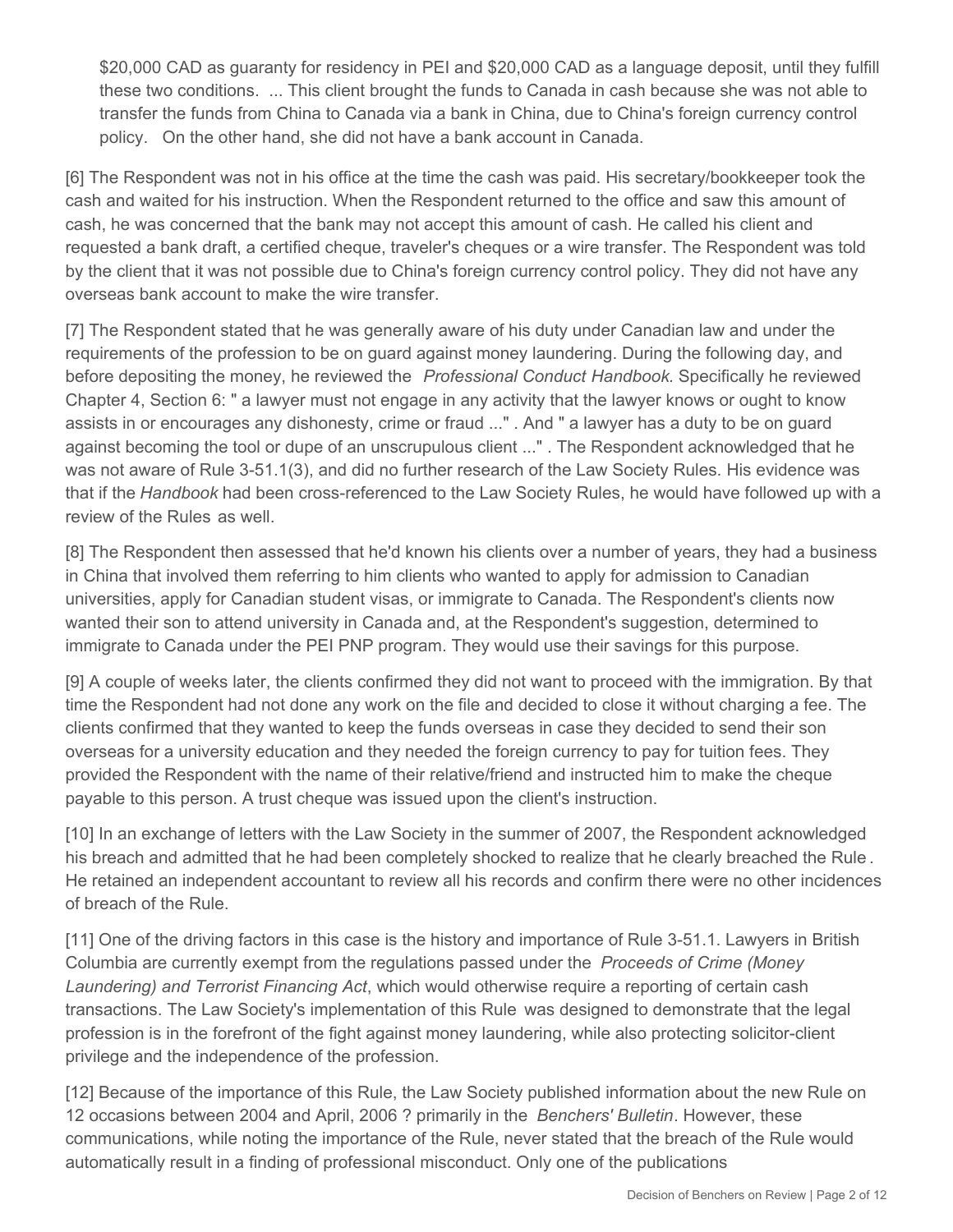(September-October 2004 *Benchers Bulletin*) spoke of serious consequences. It stated that in the case of " wilful blindness" as to the reasons a client is dealing in cash and regarding the reasons for making cash deposits in a lawyers trust account, there would be no defence to the finding of professional misconduct. In the current matter, by now asking for a ruling that there is a presumption that a breach constitutes professional misconduct, the Law Society is, in fact, asking for new standards without any prior notice to the profession.

[13] The Law Society argues that, due to the importance of this Rule and the Respondent's ignorance of the Rule, there is a presumption of *prima facie* professional misconduct. However, the importance of a Rule provides an uncertain guide to when its breach should be found to be professional misconduct. There should be no hard and fast linkage of the importance of the Rule and the severity of the treatment of a breach. It all depends on the facts. An inadvertent breach of it should not presumptively be professional misconduct. The onus is on the Law Society to prove " a marked departure" from what it expects of its members ( *Law Society of BC v. Martin,* 2005 LSBC 16) in order to establish professional misconduct. This onus should not be circumvented by giving the Rule in question more significance after the fact and without warning to the profession.

[14] It is the finding of this Panel, while in no way lessening the importance of this Rule for public safety and independence of the profession, that the facts in this case do not warrant a finding of professional misconduct. While it is important to the Law Society to ensure that lawyers do not inadvertently assist in money laundering transactions, the facts of each case must be examined.

[15] The Hearing Panel in the *Law Society of BC v. Norton* penalty decision, 2008 LSBC 36 (which was subsequent to the hearing in this matter) considered it appropriate to impose only a \$500 fine and costs of \$500 for breach of Rule 3?51.1. While, arguably, there is a difference in degree between this case and the *Norton* case, it is not sufficient to result in a finding of professional misconduct. At the time of the Respondent's breach, there were no other citations issued in British Columbia and no panel hearing decisions regarding this new Rule in any Canadian jurisdiction. There are no precedent cases that hold that a breach of this Rule is a *prima facie* case of professional misconduct unless demonstrated otherwise.

[16] While the Law Society has enacted this Rule for critical reasons, the independence of the profession only underscores the importance of a lawyer being tried by the principles of justice and precedent, and not by a panel looking backwards over its shoulder at the Federal Government or being influenced by political consequences.

[17] To date there are no cases with a finding for professional misconduct regarding this new legislation without a *knowing* breach of the Rule. In fact, the frequency of lawyers actually receiving cash since the enactment is only five occasions over five years in all of Canada. While the Review Panel cannot condone the Respondent's ignorance of the law, it must consider the specific facts of the case.

[18] An examination of the facts in this case demonstrate:

(a) The Respondent did not deliberately breach this Rule (in contrast to the case of *Law Society of BC v. Lyons*, 2008 LSBC 09, where the lawyer knew but disregarded the Rule);

(b) The Respondent did not expect to receive the money in cash, and tried to get his clients to submit the funds by another method;

(c) The Respondent did research his duties and acted in a way that was consistent with what he read in the *Handbook.* However, he did not research extensively enough;

(d) There was no evidence of money laundering here, only a Chinese couple trying to send funds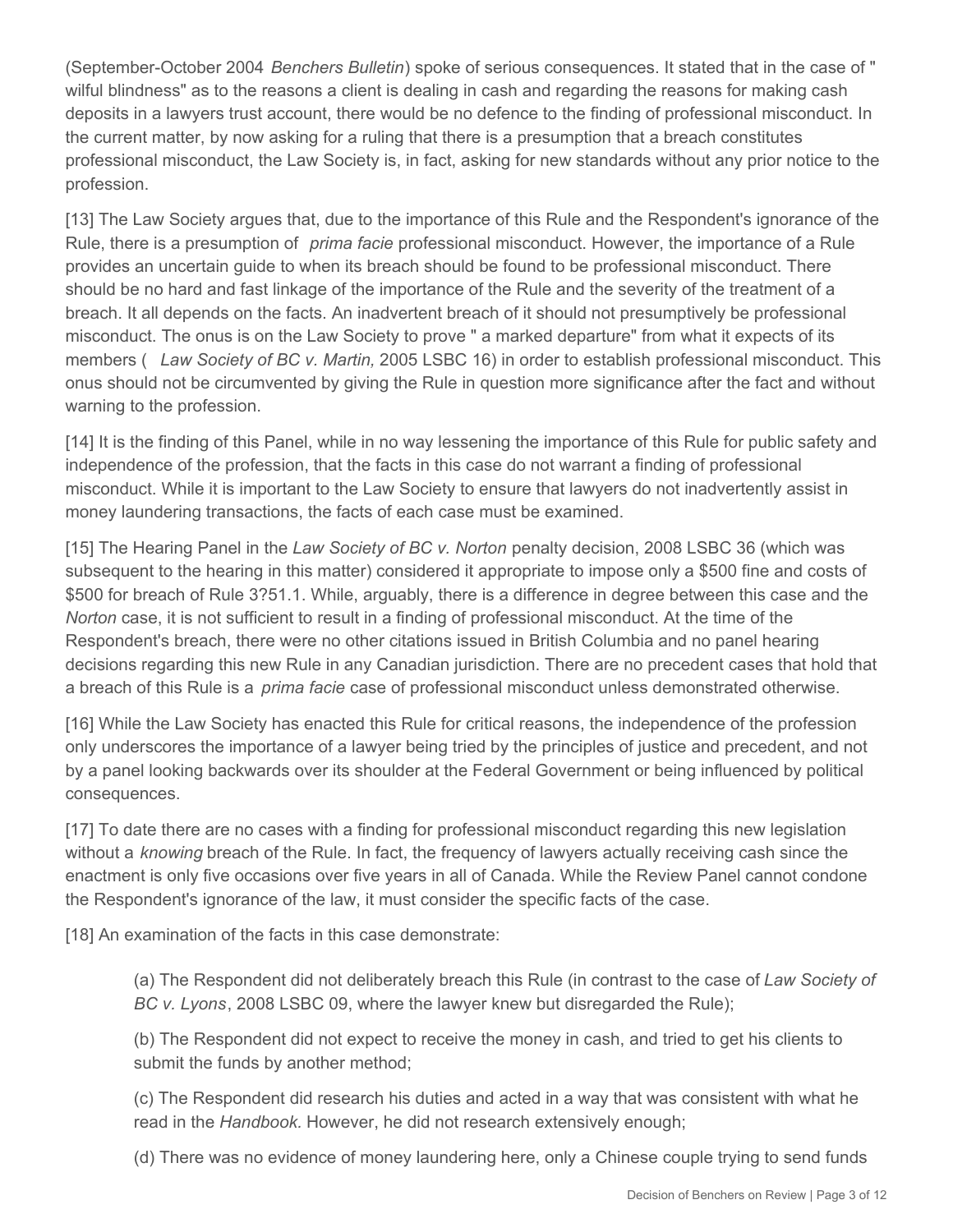from China and take steps to arrange for their son's education in Canada;

(e) There was also no evidence of harm caused to the Canadian public, or the Respondent's client. A reasonable member of the public will not feel alarmed by a finding of a breach; and

(f) The Respondent was shocked and acknowledged his breach, and was prompt and forthright in his dealings with the Law Society. The Respondent has acknowledged a breach of the Rules and willingly accepts the consequences for this breach.

[19] In the result of all the foregoing, we find that the decision of the Hearing Panel was based on a careful assessment of the facts before it, and a consideration of other decisions considering breaches of Rule 3-51.1, and a proper application of the principles governing findings of professional misconduct. The Hearing Panel had the opportunity to hear the Respondent, and to consider his credibility and the sincerity of his explanation of how he came to be in breach of the Rule. The Hearing Panel concluded that the Respondent had committed a breach of Rule 3-51.1 of the Law Society Rules, but has not committed professional misconduct. The result before the Hearing Panel should not be disturbed.

# **Minority Decision**

# Facts

[20] The facts found by the Hearing Panel included the following:

(a) The Respondent has practised as a sole practitioner since his call to the bar in November of 1993. His preferred area of practice is in the field of immigration law and his clientele consists overwhelmingly of residents of the People's Republic of China and of Taiwan.

(b) Pursuant to Law Society Rule 3-72, practising lawyers are required to complete an annual Trust Report and submit it to the Law Society.

(c) The Respondent completed a Trust Report for the period ending December 31, 2006 and submitted this report (the " 2006 Trust Report" ) to the Law Society.

(d) Question 14 of Section B of the 2006 Trust Report required the Respondent to answer " yes" or " no" as to whether his practice had received, into trust or general, in respect of one client matter or transaction, an aggregate amount of cash of \$7,500 or more. The Respondent answered " yes" to that question and provided the following particulars:

On June 22, 2006, I received a total amount of \$40,000 USD in cash from a client from China who intended to apply for immigration to Canada under the Province of PEI's " Business Partners" program. The PEI government requires an applicant to commit to learn the English language and to reside in PEI after their immigration to Canada. Accordingly, an applicant is required to put down in escrow \$20,000 CAD as guaranty for residency in PEI and \$20,000 CAD as language deposit, until they fulfill these two conditions. Usually, clients would request Canadian lawyers to make these payments on their behalf to the government appointed escrow agent in PEI.

This client brought the funds to Canada in cash because she was not able to transfer the funds from China to Canada via a bank in China, due to China's foreign currency control policy. On the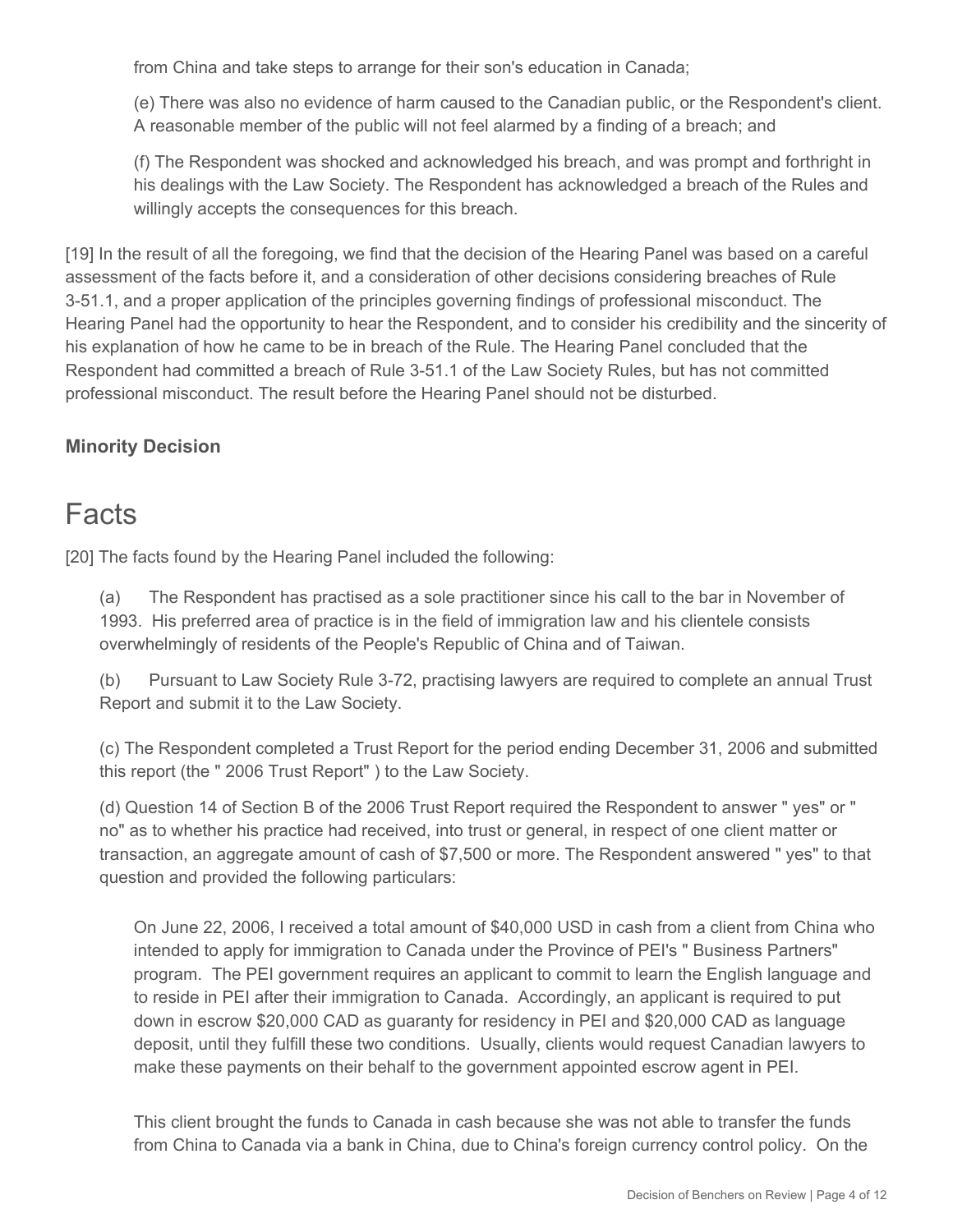other hand, she did not have a bank account in Canada.

I am aware of my duty under chapter 4, section 6 of the *Professional Conduct Handbook* and do not usually take cash in large amount [sic] from clients. In this particular case, before I agreed to accept the cash in trust, I reviewed the client's situation carefully and was satisfied that the client was a legitimate business person and the source of the funds was legitimate.

The cash amount so received in trust was duly recorded on the cash receipt book.

The client did not eventually go ahead with her application for immigration to PEI and the full amount in my trust was returned to her without deduction or service charge.

(e) Respondent's counsel elaborated on the circumstances surrounding the admitted breach in a letter to the Law Society dated November 30, 2007. The relevant parts of this letter are:

#### Facts re the Cash Transaction

On May 10, 2006, Mr. Chan received a phone call from a potential client in China, Ms. YW, a Chinese citizen residing in China (the " Client" ). The Client inquired about a Canadian student visa application for their son who was, by that time, in his last year in high school in China and was considering pursuing a university education in Canada in 2007

Mr. Chan had known YW and her husband, RZ, for years. As far as Mr. Chan knew, they were both university educated. They used to work for a state owned TV set manufacturing company in China. He was a sales manager. In or about 2000, they started a small family owned consulting business which provided career planning and business planning services to their clients. From time to time, they referred clients to him who wanted to apply for admission to Canadian universities and to apply for Canadian student visas, as well as clients who wanted to apply for immigration to Canada.

This time, YW was anxious to get a Canadian student visa for their son before August, 2007 ...

He told her that their son might not be able to get a Canadian student visa from the Canadian Embassy in Beijing because the Embassy would require proof of sufficient funds to support a student in Canada and the sufficiency of funds, as required by the Embassy, was an amount over ¥ 800,000 (approximately \$100,000 CAD) deposited in a bank for a period of over 18 months. The couple did have that amount of saving, but the money was not deposited in a bank. Most of their savings were in the stock market in China. Even if they cashed in their investments and deposited the proceeds in a bank account, it still would not meet the Embassy's requirement of an 18 month history of such a bank deposit.

Mr. Chan, then, suggested that she and her family consider immigration to Canada. By doing this, their son would not need a student visa to study in Canada. They were interested. Mr. Chan then suggested that they consider the Provincial Nominee Program (" PNP" ) of the Province of Prince Edward Island. The immigration process under that program for PEI is very fast. It could be a matter of 9 to 12 months, while a student visa application would take as much as 4 to 5 months in Beijing and a Federal immigration process would take 3 to 5 years for Chinese citizens.

YW decided to pursue immigration under the PEI PNP program, instead of the student visa application. She and Mr. Chan moved very fast in order to meet their target date of August 2007 for getting their son into university in Canada for the fall of 2007. The Client signed a retainer agreement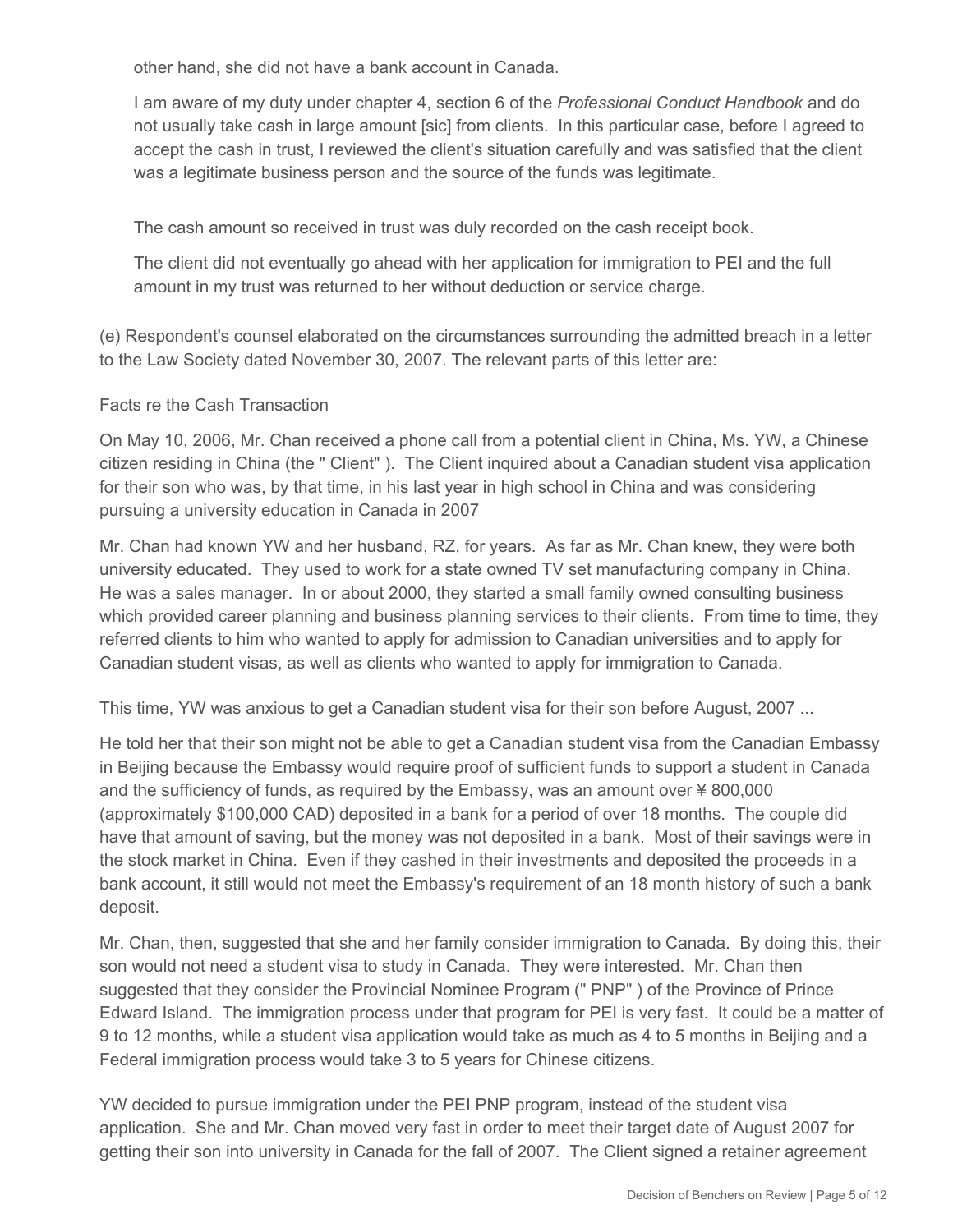on May 31, 2006, and provided basic personal information and some of the supporting documents for the immigration application on the same day.

YW decided to pursue immigration under the PEI PNP program, instead of the student visa application. She and Mr. Chan moved very fast in order to meet their target date of August 2007 for getting their son into university in Canada for the fall of 2007. The Client signed a retainer agreement on May 31, 2006, and provided basic personal information and some of the supporting documents for the immigration application on the same day.

To apply for the PEI PNP program, the PEI government requires an applicant to deposit \$100,000 in a provincial government designated escrow account in PEI, plus a \$25,000 good faith residency deposit and a \$20,000 language deposit. The total amount to be deposited in the PEI government account is \$145,000. Without receiving the funds, the government would not assess an applicant's application and issue a Certificate of Nomination.

In the retainer agreement, it was stipulated that the Client could make the payment of the funds to the PEI government directly or, to Mr. Chan in trust. If the payment is made to the PEI government, it should be in Canadian currency. The Client was not able to get Canadian dollars in China as it was not a major currency in China. Therefore, they decided to remit the funds in US dollars to Mr. Chan in trust and he would convert it to Canadian dollars and make the payment to the PEI government on their behalf. They then proceeded to prepare other documents and to make the payments.

In regard to the background of this matter, it is important to keep in mind the very different conditions that apply in China in regard to carrying out financial transactions. In China, personal cheques are simply not available and are not used. Also, bank drafts payable to parties outside China are generally not available to individuals. Similarly, it is generally not feasible for an individual to send funds from China by wire transfer. There is a limit of about \$5,000 US per year, per person on such transfers. Accordingly, it is normal for individuals to carry out business there on a cash basis.

## Cash Payment.

On June 16, 2006, Mr. Chan received the first payment from the Client. It was USD \$60,000 paid in traveler's cheques. On June 22, 2006, he received a further USD \$40,000 in cash from the Client. Mr. Chan was not in the office at the time when the cash was paid to his office. His secretary/bookkeeper took the cash and waited for his instruction.

When he returned to office and saw this amount of cash payment, Mr. Chan was concerned that the bank may not accept this amount of cash. He called the Client to get payment in another form. He requested a bank draft or certified cheque or traveler's cheque or even wire transfer. Mr. Chan was told by the Client that it was not possible due to China's foreign currency control policy. They did not have any overseas bank account to make the wire transfer. They were anxious to start the immigration process as soon as possible and requested that he assist them in order to avoid any delay.

Mr. Chan was aware of the Chinese policy on foreign currency controls. In the past, he had some immigration clients from China whose applications were delayed simply due to the difficulties in transferring funds out of China. Mr. Chan wanted to assist the Client.

On the other hand, Mr. Chan was generally aware of his duty under Canadian law and under the requirements of the profession and to be on guard against money laundering. On that day, before Mr. Chan called the Client about the cash payment, he double-checked the *Professional Conduct*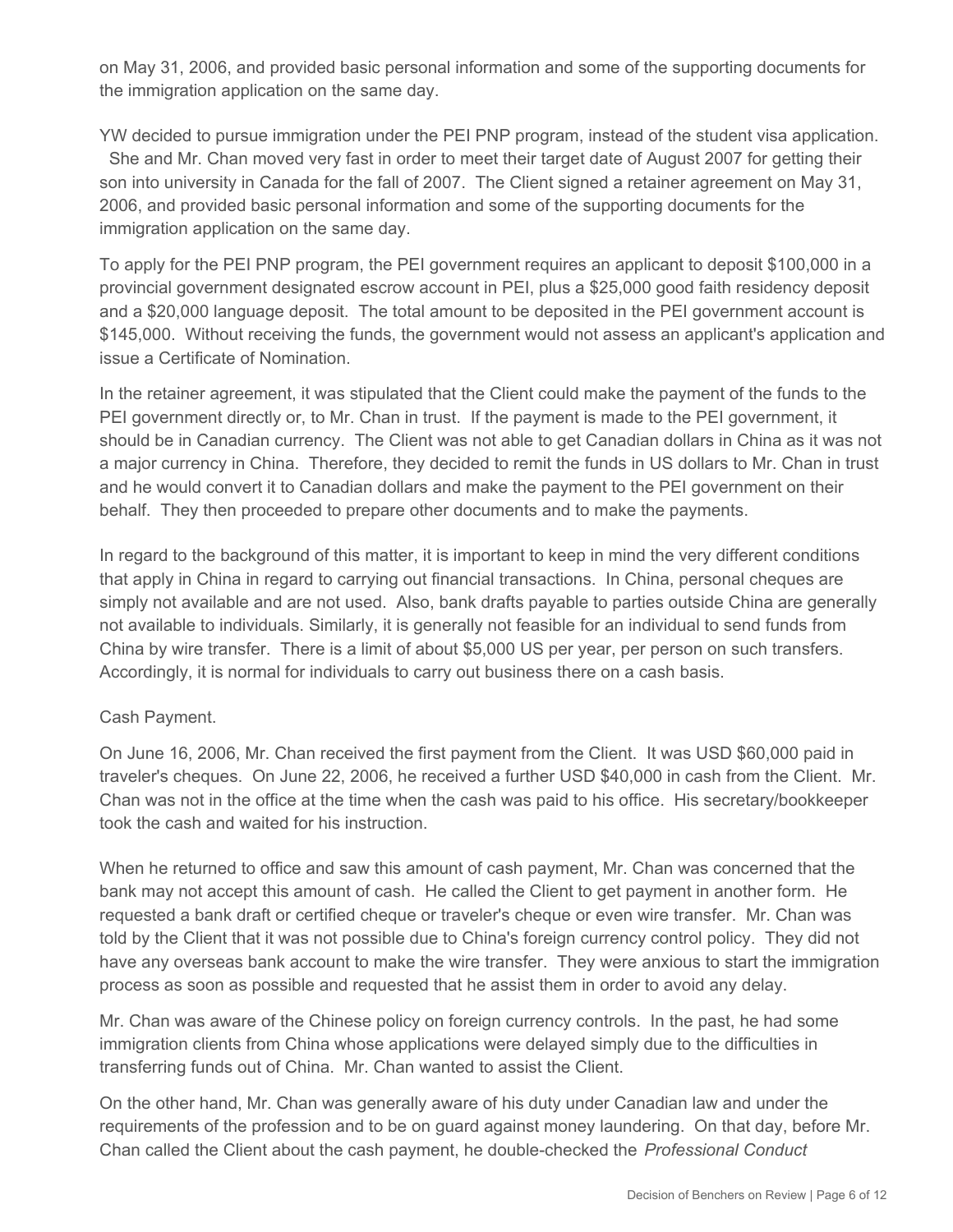*Handbook*. He specifically reviewed Chapter 4, Section 6:

6. A lawyer must not engage in any activity that the lawyer knows or ought to know assists in or encourages any dishonesty, crime or fraud, including a fraudulent conveyance, preference or settlement.

Note 3 of that section provides:

3. A lawyer has a duty to be on guard against becoming the tool or dupe of an unscrupulous client or of persons associated with such a client and, in some circumstances, may have a duty to make inquiries. For example, a lawyer should make inquiries of a client who:

(a) seeks the use of the lawyer's trust account without requiring any substantial legal services from the lawyer in connection with the trust matters, or

(b) promises unrealistic returns on their investment to third parties who have placed money in trust with the lawyer or have been invited to do so.

Mr. Chan assessed the background of the Client and their family and felt that in light of the Client's family and business background and in light of the circumstances, it was safe for him to conclude that they were not involved in money laundering. Mr. Chan, thus, decided to facilitate them in accepting the cash payment into his trust account, so that he could expedite their immigration application.

The mistake Mr. Chan made here, and which he acknowledges, was that he did not know or further check the Law Society Rules. Particularly, he was not aware of Rule 3-51.1(3). The Rule is simple and clear: it is an absolute bar for a lawyer to accept cash payment into their trust account of \$7,500 or more, no matter whether money laundering is involved or not.

Disbursement of Funds to a Third Party.

The disbursement of the funds was a result when the Client stopped their immigration application in July, 2006.

At the time of receipt of the cash payment, Mr. Chan also had a thorough discussion with the Client about the \$25,000 residency deposit required by the PEI government. This amount was required by the PEI government to assure that immigrant families will reside in PEI after they become landed immigrants. She told Mr. Chan that they wanted to reside in Vancouver instead of PEI, so that they could be closer to their home country. Mr. Chan told them that he could not make representations on their behalf to the PEI government that they would reside in PEI, while their true intention was to reside in Vancouver. Mr. Chan also advised them that the Provincial Nominee Program in the Province of BC would not be suitable for them. The Client hesitated and requested more time to consider.

On or about July 6, 2006, after further consideration, the Client confirmed with Mr. Chan that they definitely did not want to reside in PEI and they wanted him to stop their work. By that time, Mr. Chan had not done any work on this file and decided to close the file without charging them a fee.

He further asked the Client for instruction on the disbursement of the funds. The Client advised Mr. Chan that they wanted to keep the funds overseas in case they made a decision to send their son overseas for a university education and they needed the foreign currency to pay for tuition fees. They provided him with a name of their relative/friend WW and instructed him to make the cheque payable to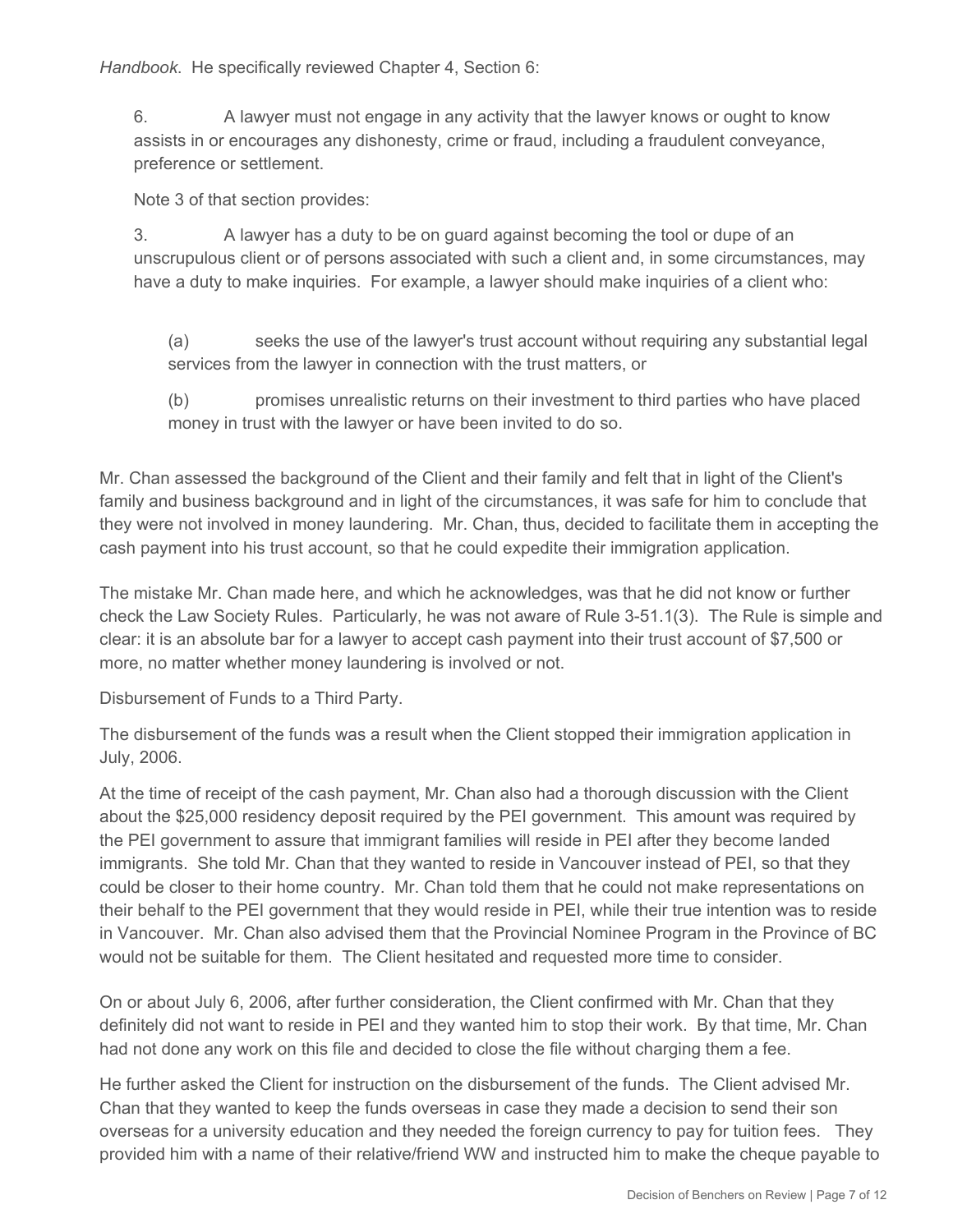this person.

Mr. Chan then prepared an Instruction to Pay. It was signed back by the Client on or about July 12, 2006. A trust cheque was issued on the same day upon the Client's instruction.

[21] The Hearing Panel said this about the circumstances related in the letter:

[9] The Respondent essentially confirmed this account in his oral evidence before us. It will be noted, however, that it differs in one respect from the disclosure contained in the Trust Report. In the latter, the Respondent indicated that the funds had been returned " *to her* without deduction or service charge." [emphasis added]. That, it seems, is not strictly accurate. The funds were in fact returned to a person ? WW ? designated by the Client but apparently not known to the Respondent.

[22] In submissions on this Review, counsel for the Respondent summarized additional evidence considered by the Hearing Panel:

(a) This was the only occasion in the Respondent's practice before or since that he has received amounts of cash in excess of \$7,500.

(b) The Respondent had received no previous warning that these clients were going to send cash to him.

(c) The Respondent made inquiries with the clients to satisfy himself that there was no concern regarding money laundering, which is reflected in his contemporaneous notes.

(d) The Respondent checked the *Professional Conduct Handbook* for guidance on the issue of rules governing money laundering. While he found the provision in Chapter 4, Section 6, which cautioned against assisting or encouraging dishonesty crime or fraud, he did not check the Rules of the Law Society. The Respondent testified that if there had been a cross-reference from the *Professional Conduct Handbook* to the Rule, he believed that he would have taken prompt steps to remedy the situation.

(e) The Respondent did not profit from this transaction at all. He even absorbed the Trust Administration Fee.

(f) When the Respondent learned that he had failed to comply with Rule 3?51.1, he immediately expressed to the Law Society his shock and regret. He confirmed that he took steps to prevent any such re-occurrence. This included providing written instructions to his bank and to his bookkeeper.

[23] For the purpose of this decision, the Review Panel accepts the above stated facts, with the exception of the assertion that the funds had been returned to the client. The Review Panel accepts that the funds were returned to a person ? WW ? designated by the client as was found by the Hearing Panel.

## **Issue**

[24] In the circumstances of this case, does the Respondent's failure to comply with Rule 3-51.1 constitute professional misconduct?

## **Standard of Review**

[25] Section 47 of the *Legal Professions Act* governs reviews of decisions of hearing panels. Section 47(5)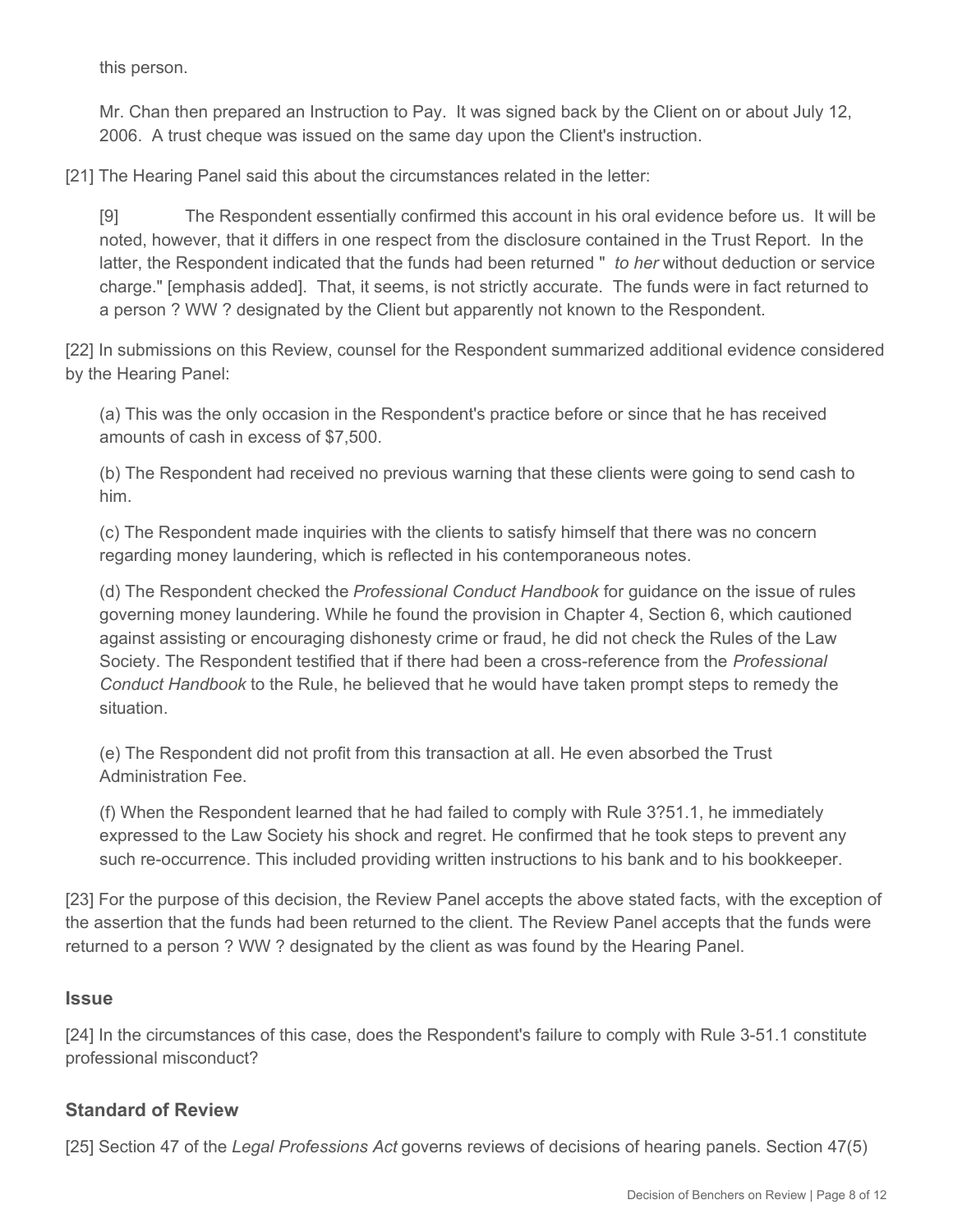states:

- (5) After a hearing under this section, the benchers may
	- (a) confirm the decision of the panel, or
	- (b) substitute a decision the panel could have made under this Act.

[26] The test to be applied by the Benchers in a Review under Section 47 is " correctness". In other words, the Review Panel may substitute its decision for the decision of the Hearing Panel, if it concludes that the Hearing Panel did not make the " correct" decision:

*Law Society of BC v. Dobbin*, [1999] LSBC 27; *Law Society of BC v. Hops*, [1999] LSBC 29; *Law Society of BC v. Hordal*, 2004 LSBC 36; and *Law Society of BC v. Geronazzo*, 2006 LSBC 50.

# **Analysis**

[27] We have considered *Law Society of BC v. Lyons*, 2008 LSBC 02, issued March 14, 2008. In some ways, the Respondent's conduct is similar to Mr. Lyons' conduct. Neither took the Rule seriously enough. Mr. Lyons' view was that the Rule was just a technical one that he could breach without disciplinary consequences. The Respondent had a vague recollection that there was a Rule but looked no further than the *Professional Conduct Handbook*.

[28] Because the Respondent thought he had found the proscription, and because:

- (a) he knew the people; and
- (b) he knew the Chinese culture, which relies more heavily on cash than North American culture,

he wrongly concluded that he was entitled to use his own judgment in deciding whether or not to accept the cash.

[29] One of the purposes of the " no cash" rule is to free lawyers from the need to make judgments, which, if wrong, could result in the lawyers having facilitated criminal action.

[30] It is clear from the way the Rule is worded that its purpose is to remove the exercise of judgment from the lawyer. By making a hard and fast rule, the Law Society is clearly conveying the message to its members that accepting cash carries with it unacceptable risks: " Keep yourself out of trouble by simply saying that you cannot accept over \$7,500 in cash."

[31] A hard and fast rule also relieves lawyers from pressure from clients who may say to their lawyers, things like: " Look, you know me. You have acted for me for many years. Why can't you do this for me?" The existence of this Rule is like a " no shirt, no shoes, no service" sign outside a restaurant. As long as clients understand that this is an inviolable rule, they will not be offended by their lawyers' refusal to accept cash. Also, once the public fully understands the strength and inflexibility of this Rule, it will be much less common for them to attempt to have lawyers accept cash. They will realize that it is impossible to expect their lawyers to accept cash so, hopefully, lawyers will not even be asked to do so.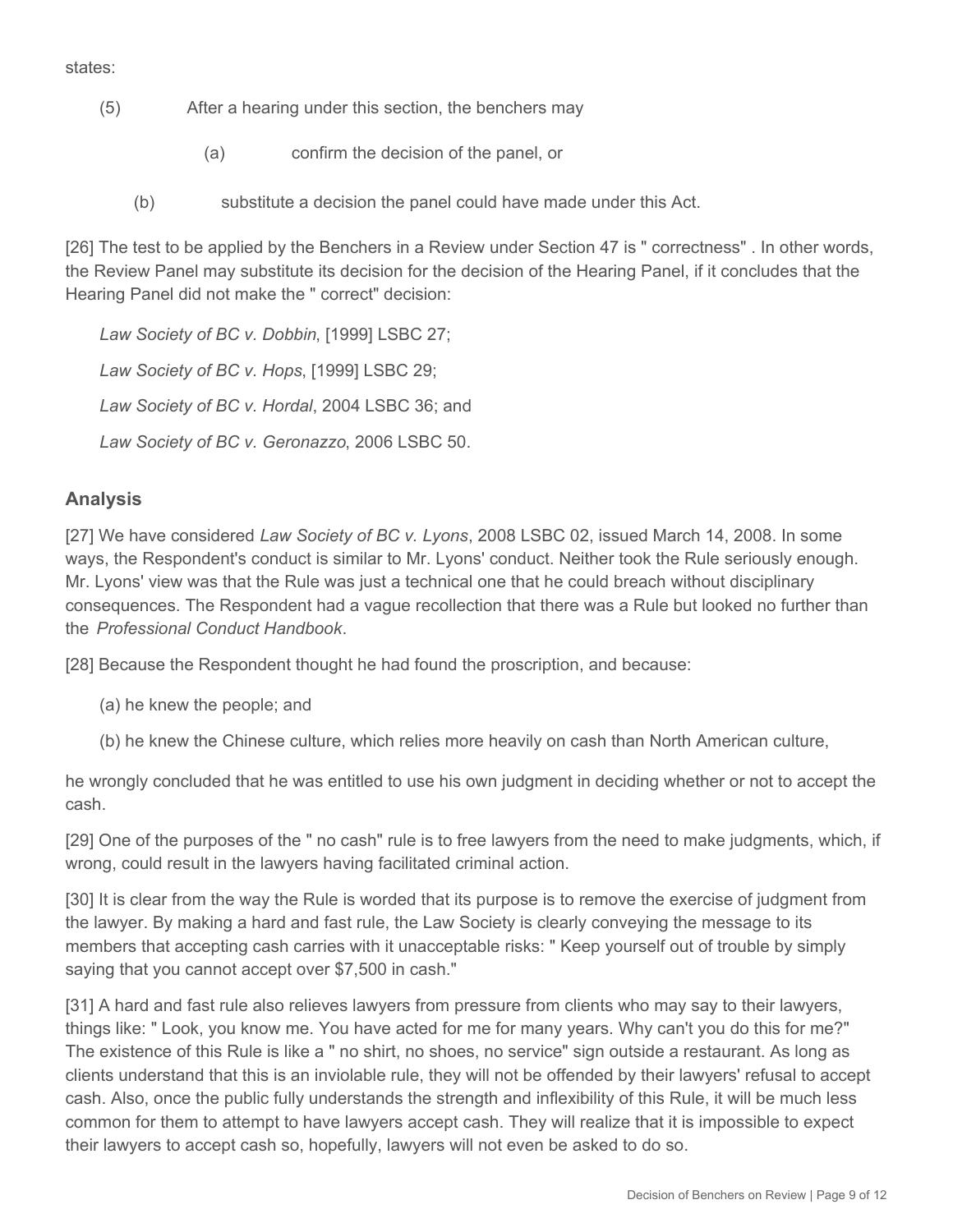[32] Counsel for the Law Society stressed the number of times the profession had been notified of the Rules against accepting cash. What was not mentioned were the basic ethical guidelines drummed into law students embarking on their careers. That is, " If you are not sure if it is the right thing to do, don't do it. Get advice from a senior lawyer. Ask a Bencher. Call a Law Society Practice advisor."

[33] The Respondent simply did not do enough to determine what professional duty he owed.

[34] Here, the only question is whether the Respondent's breach of the no-cash rule constitutes professional misconduct. We have no doubt that it is. We are guided by the words of the panel in the decision in *Law Society of BC v. Kirkhope*, 2005 LSBC 23:

[11] We want to be clear that in our view for conduct to be considered professional misconduct it must be " morally blameworthy" . We do not believe lawyers should be disciplined for mere negligence. But, where a lawyer fails to arm himself with the basic knowledge needed to function as a lawyer and that failure leads him or her into error, that can be seen as " morally blameworthy" .

[12] For example, it would be no defence for a lawyer to say " I didn't know what an undertaking was" or " I didn't know I wasn't entitled to treat money in my trust account as if it were my own" . This level of knowledge is expected of all lawyers. Certainly there may be circumstances where a lawyer might not understand the precise requirements of a certain undertaking and might make an honest and understandable mistake as to his duties. Such a situation would probably not constitute professional misconduct. But a prudent lawyer would not simply proceed on a course of action presuming he is right unless he was well and properly armed with knowledge or had sought guidance from others.

[13] Here, the Respondent failed to acquire adequate knowledge of some of the fundamental information he needed to properly practise law. He also failed to seek guidance or even consider that he might be proceeding in error. These failures, in the circumstances of this case, constitute professional negligence.

[14] Here, the Respondent was ignorant of the law.

[15] We accept that every lawyer cannot be expected to know every law. For example, the day after the rule was passed by the Bencher's [sic] prohibiting lawyers from accepting \$10,000 or more in cash from a client except in certain circumstances, it would be understandable that many lawyers would not be aware of that new rule. If a lawyer accepted more than \$10,000 on that day, then said they were unaware of the requirement, it might be an excusable error. Six months later the same error becomes less understandable and excusable. The lawyer should have acquired the necessary knowledge. The laws that the Respondent was unaware of were not new. Section 193(1)(a) of the *Criminal Code* have [sic] been in place since about the late 1970's, and the concept of the privilege attached to solicitor-client communications is much older than that.

[16] In the case of *Law Society of BC v. Hops*, 1999 LSBC 29 (review), the Benchers held:

The Benchers are of the opinion that the Member's contention that he acted improperly out of carelessness or ignorance can not excuse him if the actions or inactions of the Member amount to a defence to almost any allegation of professional misconduct. **(p. 8, para. 35)**

and

From a review of the development of the legislation and the decisions of the Benchers going back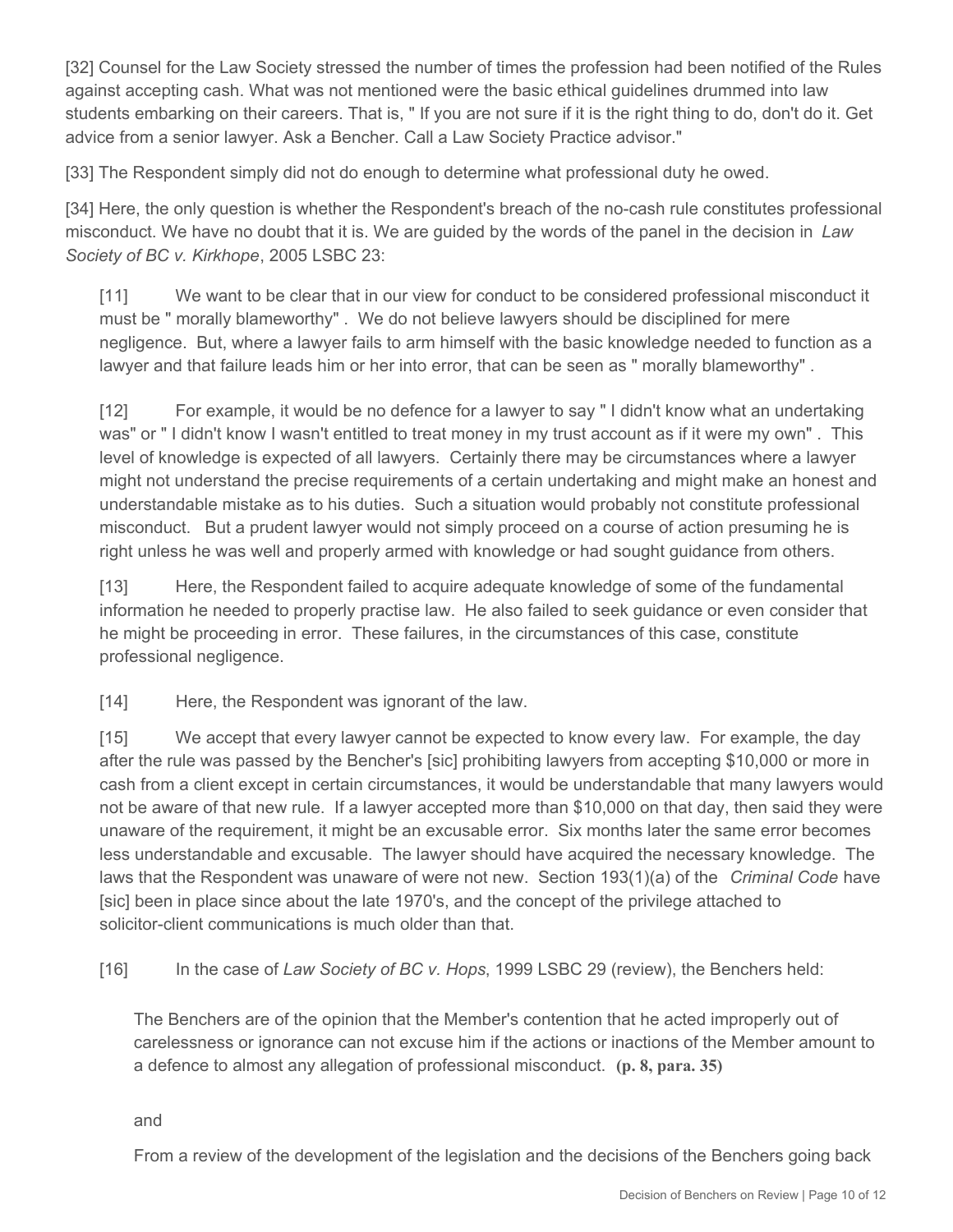to 1983 (no index being available prior to that year) it is clear that the Benchers have decided that members should be disciplined for offences less serious than those which would have required only suspension or disbarment as late as 1955. After 1955, the concept of a reprimand had entered into the legislative scheme but no power to fine the member had been added. From the legislative development, the definitions set out above from Oxford and the decisions of the Benchers, it can only be concluded that the Benchers have recently determined it to be appropriate to broaden the scope of professional misconduct in order to more closely regulate the activities of its [sic] members. These developments also allow less draconian punishments from those which were available when the standard of disgraceful or dishonourable conduct was required for a finding of professional misconduct. If the standard for professional misconduct still requires "disgraceful' or "dishonourable' conduct the Benchers have lowered the level of impropriety to attract those descriptions. c.f. *Prescott* quoted in Paragraph 10 hereof. It is clear that conduct matching those descriptive adjectives is no longer required for a finding of professional misconduct. **(p. 14, para. 45)**

[17] The majority went on to refine those apparently broad statements by finding:

(a) The member ignored signs of trouble with the corporate capacity of his client to issue the bonds which were the supposed raison d'ê tre for the deposits to the members trust account (Underlining added)

**p. 16, para. 53**

(b) The very peculiar nature of the circumstances by which large sums of money are flowing through the Member's trust account, from unknown sources, for an unknown purpose, must raise for the Member the applicability of Ruling 1, Chapter 4 of the Handbook. **p. 17, para. 58**

By the use of the word " ignored" the majority in *Hops* was conveying the sense of a deliberate, wilful, disregard.

[18] The other paragraphs quoted above from the majority decision in *Hops* in our view, further illustrate the Benchers [sic] conclusion that for conduct to be professional misconduct or conduct unbecoming, it must be more than negligent. It must contain an element of advertence to the fact that what the member is doing is wrong or wilful blindness to that fact. In short, the conduct must be blameworthy to a greater degree than the " blame" that would be placed upon a lawyer who was merely negligent. Where a lawyer fails to arm himself with the basic knowledge needed to function as a lawyer and that failure leads him or her into error, that can be seen as " morally blameworthy" .

[35] We adopt, as did the Hearing Panel, the definition of professional misconduct provided in *Law Society of BC v. Martin*, 2005 LSBC 16, at para. 171. The question is: is the impugned conduct " a marked departure from that conduct the Law Society expects of its members; if so, it is professional misconduct."

[36] In June of 2006, the no-cash rule had been in place for about two years. When it was enacted it had received extensive and repeated publicity in the Law Society's communications with the profession. Further publicity accompanied subsequent revisions of the Rule. Para. 8 of the Agreed Statement of Facts, which was part of the record in this case, sets out 12 occasions on which the profession had been given notice of the no-cash rule between April 2004 and April 2006. These included eight articles in the *Benchers' Bulletin*, a news release to the public (April 2004), a notice to the profession (June 2005) when the limit was reduced from \$10,000 to \$7,500, and two articles in the Society's Annual Reports for 2004 and 2006.